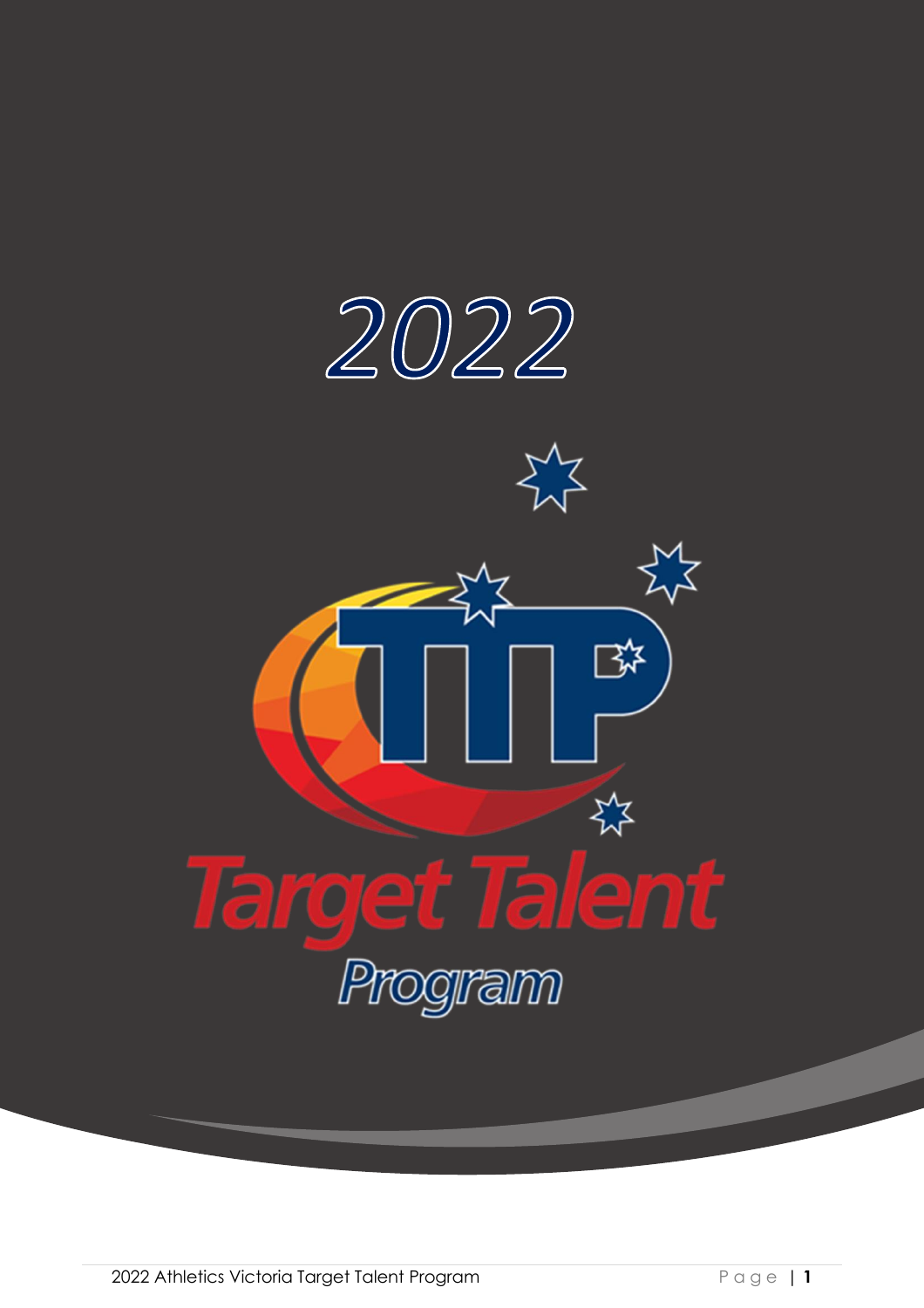### **Contents**

| Appendix 1 - World Athletics Under-20 Championships Selection Standards page 7 |  |
|--------------------------------------------------------------------------------|--|
|                                                                                |  |
|                                                                                |  |

### **In partnership with**

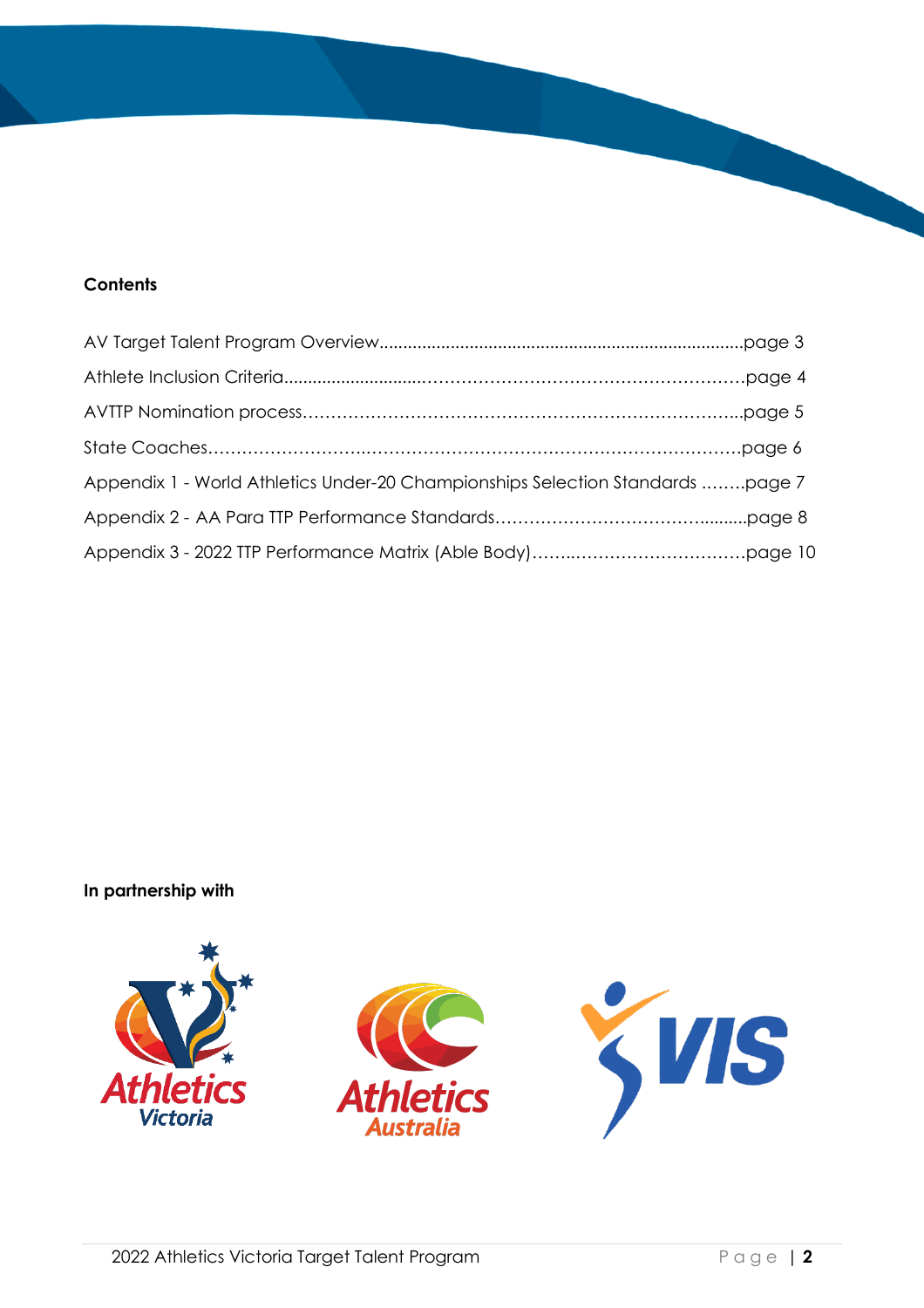### **Athletics Victoria Target Talent Program (AVTTP) Overview**

The Athletics Victoria Target Talent Program (AVTTP) is Athletics Australia's initial Talent Development strand of their High-Performance Strategy and is delivered in partnership with Athletics Victoria (AV), Athletics Australia (AA) and the Victorian Institute of Sport (VIS). The TTP has been established to:

- Act as the early talent identification component of Athletics Australia's High-Performance Pathway;
- Inspire the best young athletes in the State by inviting them to be part of a State squad and participate in enhanced development opportunities;
- Encourage, continually challenge and develop the best local coaches through recognition and performance-based coaching workshops;
- To create meaningful contacts in the off-season between athletes, personal coaches and the AVTTP State coaching Team;
- Create a National pool of identified coaches in each event group (i.e. State Coaches who model best practice and who are supported by the AA National Coaching Pathway;
- By identifying and engaging Victoria's best junior athletes and coaches through development education opportunities. The AVTTP aims to encourage both athletes and coaches to achieve their potential and to progress through the AA High Performance Pathway, in a fun, encouraging and engaging environment

The 2022 AVTTP is open to athletes born in between 2003 and 2007. *(Athletes who fall outside of this date range may be considered via discretionary selection).*

Athletics Victoria, in collaboration with Athletics Australia, will appoint a Team of AVTTP State event group Coaches, who along with hosting training and education sessions, will act as points of contact for AVTTP squad athletes and their personal coaches.

AVTTP Squad weekends will incorporate a combination of event specific testing, review and planning sessions, training clinics and both general and event-specific education workshops. In addition, targeted education workshops will be provided for personal coaches and an athlete's support network (ie. parents, guardians).

Australia's elite athlete's past and present will also be engaged for training, education, and Q&A sessions wherever possible.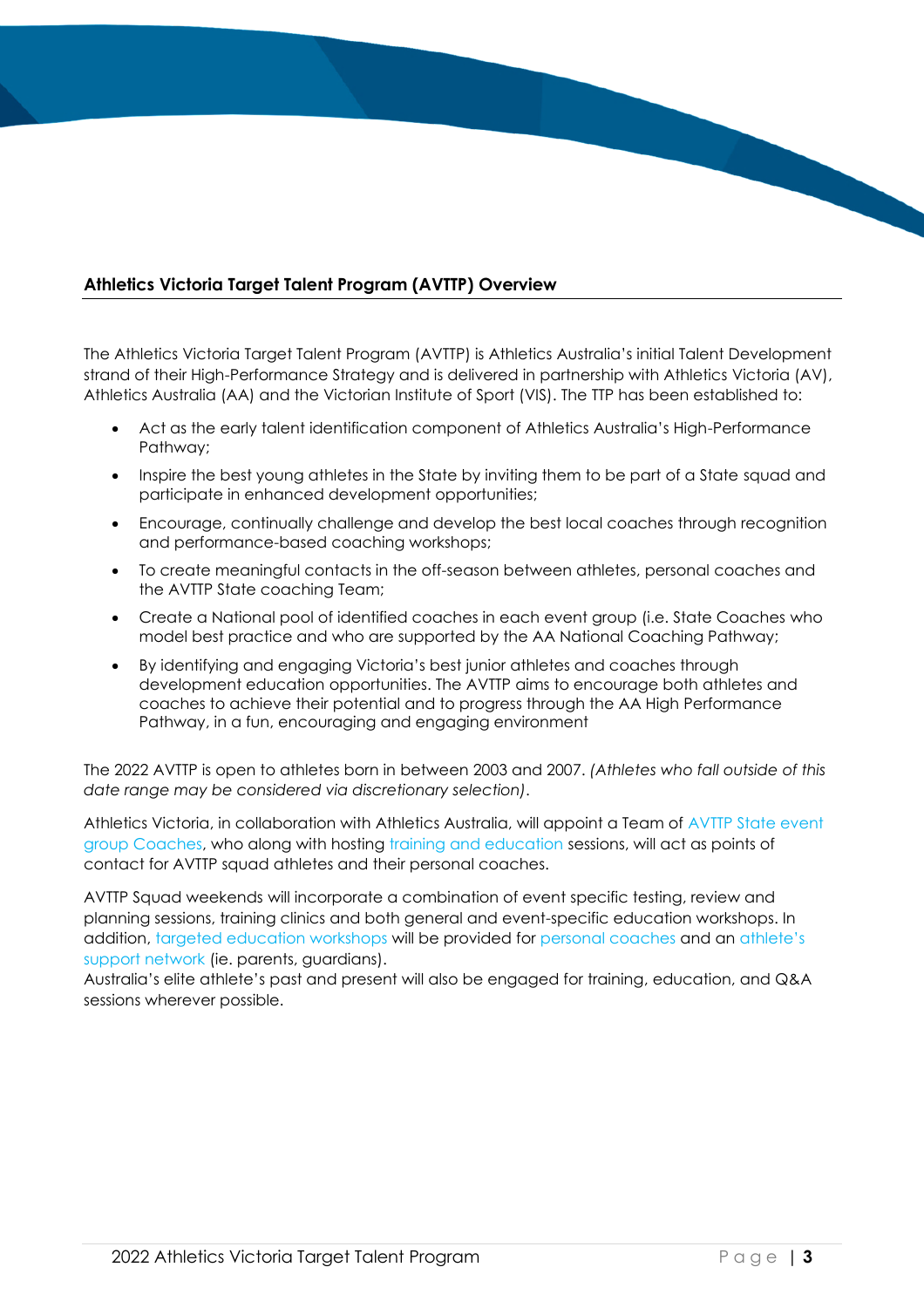### **Athlete Invitation Criteria**

#### *Squad Period*

The 2022 AVTTP Squad will be selected following the conclusion of the 2022 Athletics Australia Track and Field Championships. Squad weekends will be held between July and October 2022.

#### *Eligibility*

To be eligible for inclusion athletes must be a current registered member of Athletics Victoria and be born in 2003/04(U20), 2005(U18), 2006(U17) or 2007(U16).

#### **Athletics Australia Invitation Standards**

Athletics Australia will send a personal invitation to any athlete and their coach who meet the following criteria.

#### *Able-Bodied*

- 1. Any AV athlete who achieves the World Athletics Under-20 Championships selection standard (*Appendix 2*) as an under-20 athlete from October 1, 2021. For the avoidance of doubt, an athlete who, as an under-20 in 2021, achieves the World Athletics standard may be invited to TTP in 2022, even though the athlete is no longer an Under-20.
- 2. Any athlete that achieves a top-3 finish at the Australian National Championships at Open, Under-20, Under-18, Under-17, or Under-16 level, and is still an under-20 in the following season.

In years where the Australian All Schools Championships are held; the following criteria will also be used:

3. Any athlete that achieves a top-3 finish at the Australian All-Schools Championships at the Under-18 or Under-16 level.

#### *Para-Athletes*

Para athletes will only be invited in events for which they have a classification/event pathway at the next Senior BME. In some cases, an athlete will be invited if they have demonstrated the capacity to meet the selection criteria via an alternative event.

- 1. Any Under-21 Para Athlete that achieves 75% of the AA "B" Standard (*Appendix 3*) in the preceding year. For the avoidance of doubt, the AA "B" Standard will refer to the major BME of that year. For example, TTP invitations in 2022 will be utilised using the 2022 World Para Championships - AA "B" Standards.
- 2. Any Under-21 Para Athlete that can provide 2+ years of progression data demonstrating that athlete's ability to achieve 75% of the AA "B" Standard the following year.
- 3. Any Para Athlete aged 15-20 who demonstrates performance improvements similar to, or better than, current International medallists at a comparative age.

Information on events which are on the Paralympic Program can be found at the following link <https://www.athletics.com.au/paralympic-games/>

*(NB: 2020 Tokyo Standards have been used, due to the postponement of the 2022 World Para Athletics Championship)*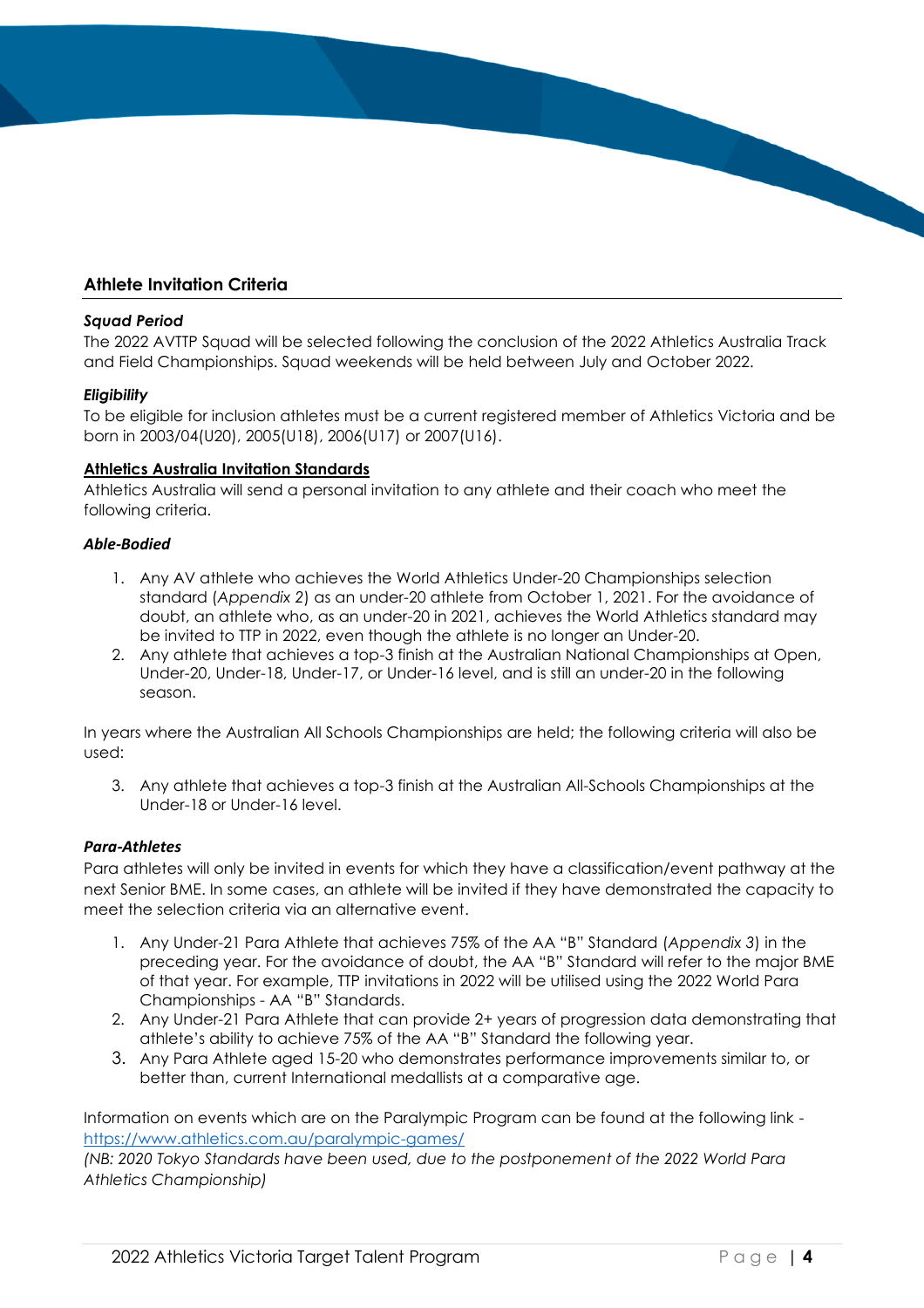#### **Athletics Victoria Nomination Process**

Athletics Victoria welcomes the nomination of any athlete who achieves the following criteria;

1. All AV athletes who have achieved the 2022 AVTTP Performance Matrix standards *(Appendix 4)* as an under-20 athlete from May 22, 2021. For the avoidance of doubt, an athlete who, as an under-20 in 2021, achieves a 2022 AVTTP Performance Matrix standard may be invited to TTP in 2022, even though the athlete is no longer an Under-20.

Athletes who achieve the above AV criteria and wish to be included in the 2022 AVTTP squad, are invited to complete and submit the following **[nomination form](https://forms.gle/zJFuNHz1vGHRpM1T6) before Friday April 22**. Successful athletes will be notified via email on or before May 15.

#### *Notes*

- AV may also invite additional eligible athletes and their personal coaches based on competition results for their age group and advice from the Athletics Australia Junior High-Performance Team;
	- Age is calculated as of December 31, 2022. Age groups are outlined below accordingly.
		- Under 18 athletes must not have their eighteenth birthday on or before 31st December 2022 and must be born in 2005, 2006 or 2007
		- Under 20 athletes must not have their twentieth birthday on or before 31st December 2022 and must be born in 2003 or 2004

#### **AVTTP Event Coaches**

Where appropriate and in collaboration with Athletics Australia, Athletics Victoria will appoint a State TTP Coach for each of the following event groups (pending athlete numbers):

- Sprints Throws
- Hurdles Endurance
- Horizontal Jumps Walks
- Vertical Jumps
- Combined Events

#### *Role of the State TTP Coaches*

State TTP Event Coaches are appointed to provide specialist coaching, education and mentoring to both TTP athletes and their personal coaches. In addition, State appointed TTP Event Coaches will:

• Para-Athletics Coordinator

- Contribute to the planning of AVTTP squad days, including event specific skills curriculum;
- Provide specialist coaching and coach mentoring to both athletes and personal coaches;
- Attend the AV State Championship events and providing coaching support where appropriate;
- Maintain an open dialog with athletes and personal coaches within State TTP squad and contribute to individual athlete planning;
- Actively support the ongoing development of a broad base of coaches with the knowledge and skills to optimally develop promising young athletes on the pathway to elite performance;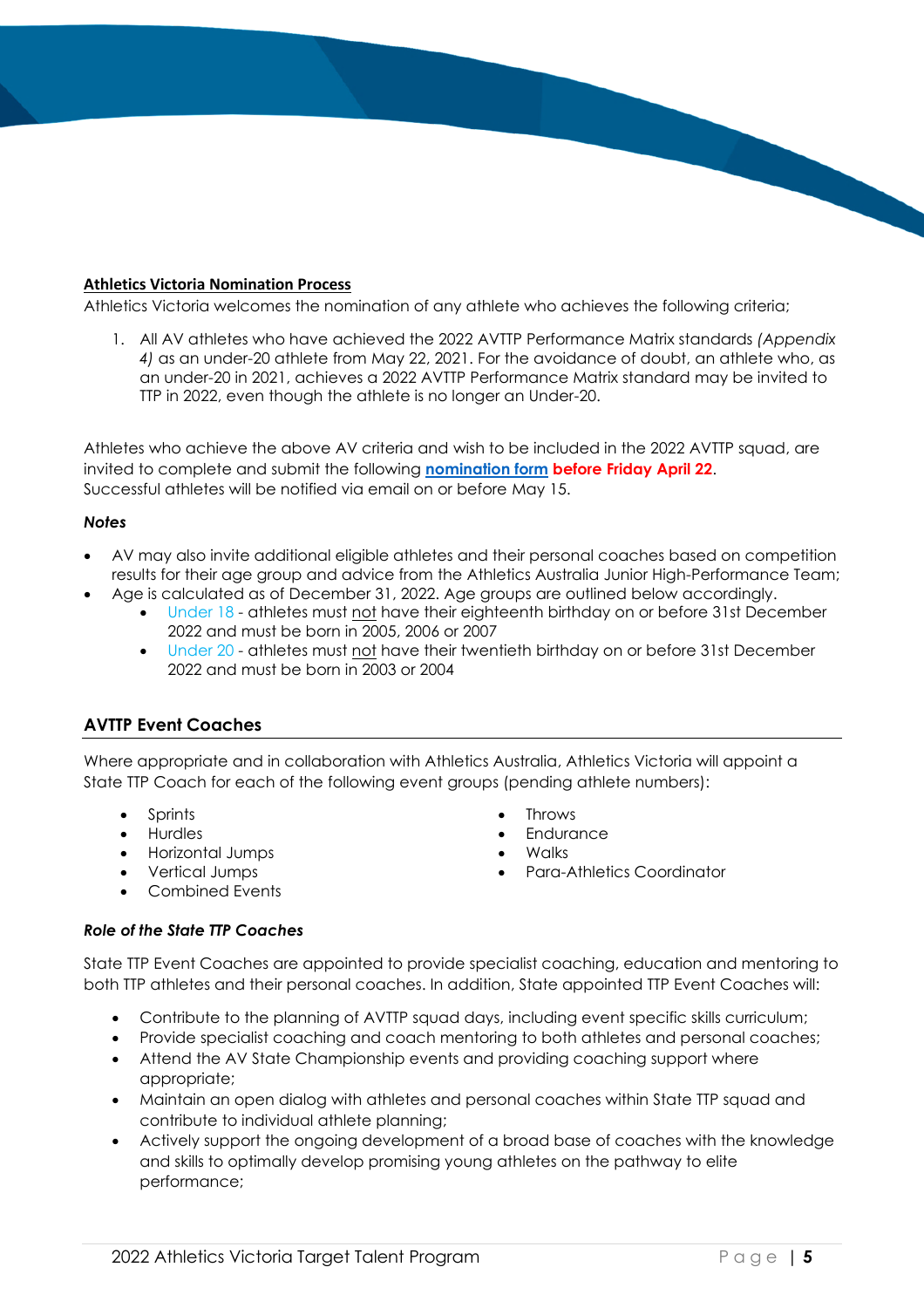• Assist in the collection of athlete testing data, and working with personal coaches and National event leads, identify and provide recommendation for the continued development of an athletes individual performance plan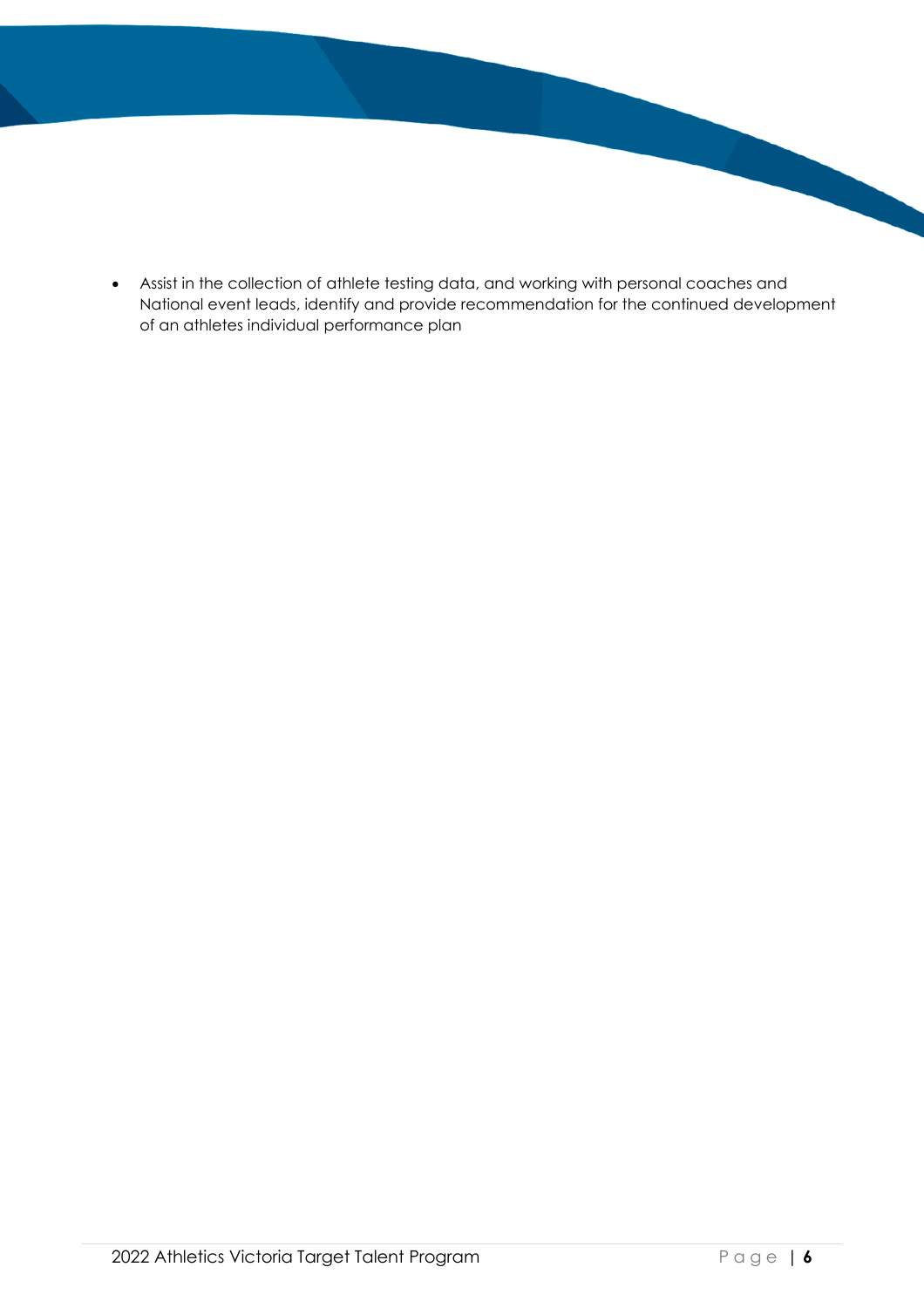# **Appendix 1**

# **World Athletics Under-20 Championships Selection Standards**

| Men            | Event                         | Women    |
|----------------|-------------------------------|----------|
| 10.60          | 100m                          | 11.90    |
| 21.40          | 200m                          | 24.40    |
| 47.60          | 400m                          | 55.20    |
| 1:51.00        | 800m                          | 2:09.00  |
| 3:48.50        | 1500m                         | 4:29.00  |
| 8:15.00        | 3000m                         | 9:32.00  |
| 14:15.00       | 5000m                         | 16:40.00 |
| 9:08.00        | 3000m SC                      | 10:36.00 |
| 14.20 (0.991m) | 110mH/100mH                   | 14.20    |
| 53.20          | 400mH                         | 1:01.00  |
| 43:50.00       | 10,000m Race Walk             | 50:40.00 |
| 2.15           | <b>High Jump</b>              | 1.81     |
| 5.05           | <b>Pole Vault</b>             | 4.05     |
| 7.55           | Long Jump                     | 6.12     |
| 15.55          | <b>Triple Jump</b>            | 12.85    |
| 18.20 (6kg)    | Shot Put                      | 14.50    |
| 56.50 (1.75kg) | <b>Discus Throw</b>           | 48.50    |
| 68.30 (6kg)    | <b>Hammer Throw</b>           | 57.50    |
| 69.00          | <b>Javelin Throw</b>          | 50.00    |
| 7050           | <b>Decathlon / Heptathlon</b> | 5300     |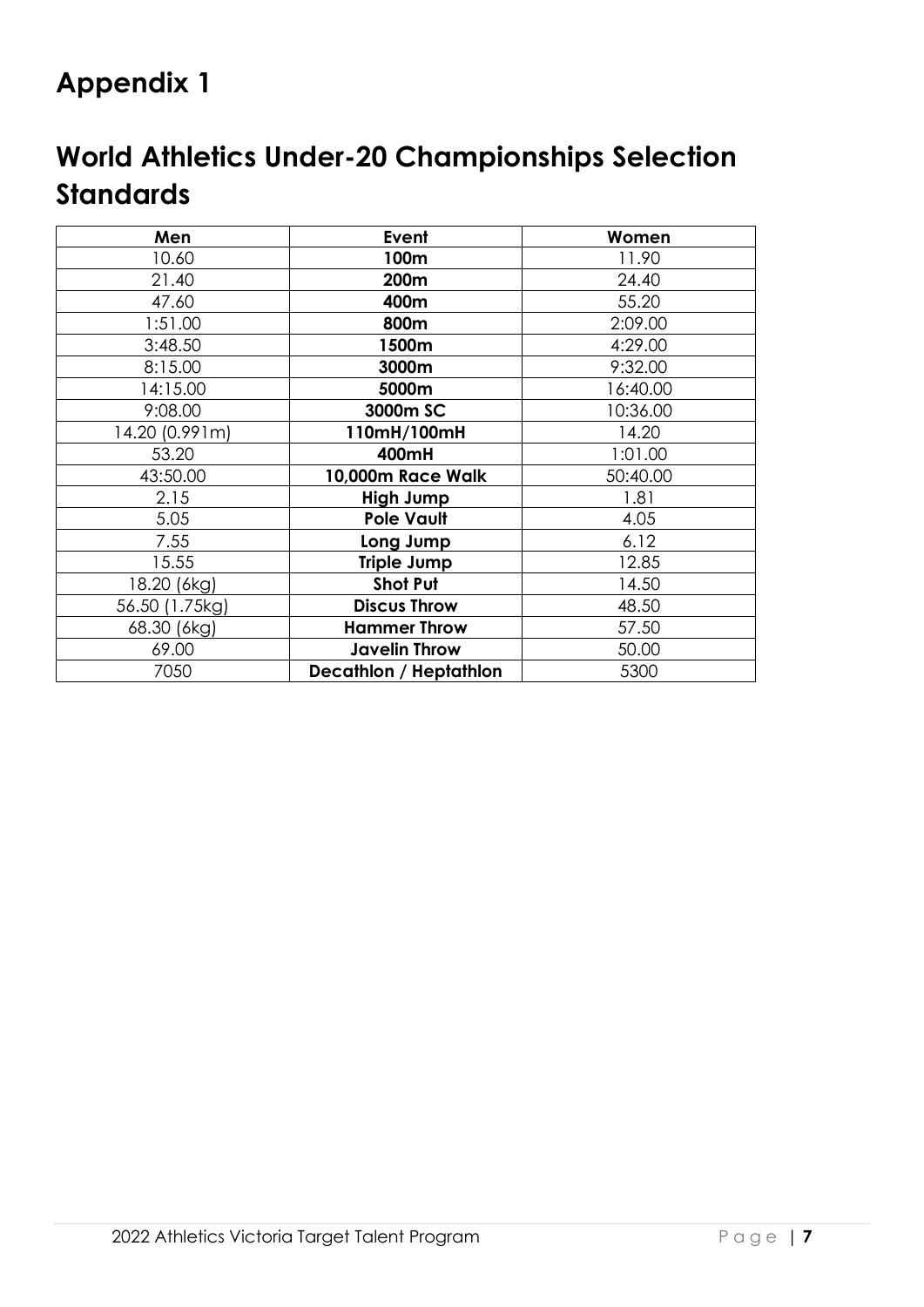# **Appendix 2**

# **Athletics Australia Para TTP Performance Standards**

#### **WOMEN – AA 2022 TTP Selection Standards**

| No.                      | Event | Eligible        | 2022 TTP         | No. | Event               | Eligible         | 2022 TTP         |  |
|--------------------------|-------|-----------------|------------------|-----|---------------------|------------------|------------------|--|
|                          |       | Class(es)       | <b>Standards</b> |     |                     | Class(es)        | <b>Standards</b> |  |
| $\mathbf{I}$             | 100m  | T11             | 15.48            | 38  | Long Jump           | T11              | 3.47m            |  |
| $\overline{2}$           | 100m  | T12             | 15.29            | 39  | Long Jump           | T12              | 3.92m            |  |
| 3                        | 100m  | <b>T13</b>      | 15.69            | 40  | Long Jump           | <b>T20</b>       | 3.98m            |  |
| $\overline{\mathcal{A}}$ | 100m  | T33/34          | 24.38            | 41  | Long Jump           | $\overline{137}$ | 3.22m            |  |
| $\overline{5}$           | 100m  | <b>T35</b>      | 20.10            | 42  | Long Jump           | <b>T38</b>       | 3.42m            |  |
| $\boldsymbol{6}$         | 100m  | T36             | 18.53            | 43  | Long Jump           | T45/46/47        | 4.01m            |  |
| $\overline{7}$           | 100m  | <b>T37</b>      | 17.19            | 44  | Long Jump           | T42/61/63        | 2.93m            |  |
| 8                        | 100m  | <b>T38</b>      | 16.88            | 45  | Long Jump           | T44/62/64        | 3.58m            |  |
| 9                        | 100m  | T45/46/47       | 16.10            | 46  | Club Throw          | F31/32           | 13.13m           |  |
| 10                       | 100m  | <b>T53</b>      | 21.50            | 47  | Club Throw          | F51              | 10.76m           |  |
| 11                       | 100m  | T <sub>54</sub> | 21.13            | 48  | Discus Throw        | F11              | 22.38m           |  |
| 12                       | 100m  | T42/63          | 20.80            | 49  | <b>Discus Throw</b> | F37/38           | 22.10m           |  |
| 13                       | 100m  | T44/62/64       | 16.75            | 50  | Discus Throw        | F40/41           | 20.00m           |  |
| 14                       | 200m  | T11             | 31.95            | 51  | Discus Throw        | F51/52/53        | 7.30m            |  |
| 15                       | 200m  | T12             | 31.56            | 52  | Discus Throw        | F54/55           | 15.79m           |  |
| 16                       | 200m  | <b>T35</b>      | 42.26            | 53  | Discus Throw        | F56/57           | 20.61m           |  |
| 17                       | 200m  | T <sub>36</sub> | 39.50            | 54  | Discus Throw        | F43/44/62/64     | 21.69m           |  |
| 18                       | 200m  | <b>T37</b>      | 36.04            | 55  | Javelin             | F12/13           | 26.06m           |  |
| 19                       | 200m  | T45/46/47       | 33.24            | 56  | Javelin             | F33/34           | 11.63m           |  |
| 20                       | 200m  | T44/64          | 35.29            | 57  | Javelin             | F45/46           | 26.83m           |  |
| 21                       | 400m  | T11             | 1:13.76          | 58  | Javelin             | F53/54           | 11.44m           |  |
| 22                       | 400m  | T12             | 1:14.06          | 59  | Javelin             | F55/56           | 13.93m           |  |
| 23                       | 400m  | <b>T13</b>      | 1:12.85          | 60  | Shot Put            | F11/12           | 9.00m            |  |
| 24                       | 400m  | <b>T20</b>      | 1:14.05          | 61  | Shot Put            | F <sub>20</sub>  | 9.30m            |  |
| 25                       | 400m  | <b>T37</b>      | 1:23.45          | 62  | Shot Put            | F32              | 3.94m            |  |
| 26                       | 400m  | <b>T38</b>      | 1:22.64          | 63  | Shot Put            | F33              | 4.42m            |  |
| 27                       | 400m  | T45/46/47       | 1:17.01          | 64  | Shot Put            | F34              | 5.16m            |  |
| 28                       | 400m  | <b>T53</b>      | 1:12.50          | 65  | Shot Put            | F35              | 5.70m            |  |
| 29                       | 400m  | T <sub>54</sub> | 1:11.25          | 66  | Shot Put            | F36              | 6.38m            |  |
| 30                       | 800m  | T33/34          | 2:48.75          | 67  | Shot Put            | F37              | 7.64m            |  |
| 31                       | 800m  | <b>T53</b>      | 2:22.79          | 68  | Shot Put            | F40              | 5.32m            |  |
| 32                       | 800m  | T <sub>54</sub> | 2:21.25          | 69  | Shot Put            | F41              | 6.05m            |  |
| 33                       | 1500m | T11             | 6:11.58          | 70  | Shot Put            | F <sub>54</sub>  | 7.21m            |  |
| 34                       | 1500m | T12/13          | 6:02.50          | 71  | Shot Put            | F56/57           | 7.21m            |  |
| 35                       | 1500m | T <sub>20</sub> | 6:02.50          |     |                     |                  |                  |  |
| 36                       | 1500m | T53/54          | 4:21.25          |     |                     |                  |                  |  |
| 37                       | 5000m | T53/54          | 14:47.50         |     |                     |                  |                  |  |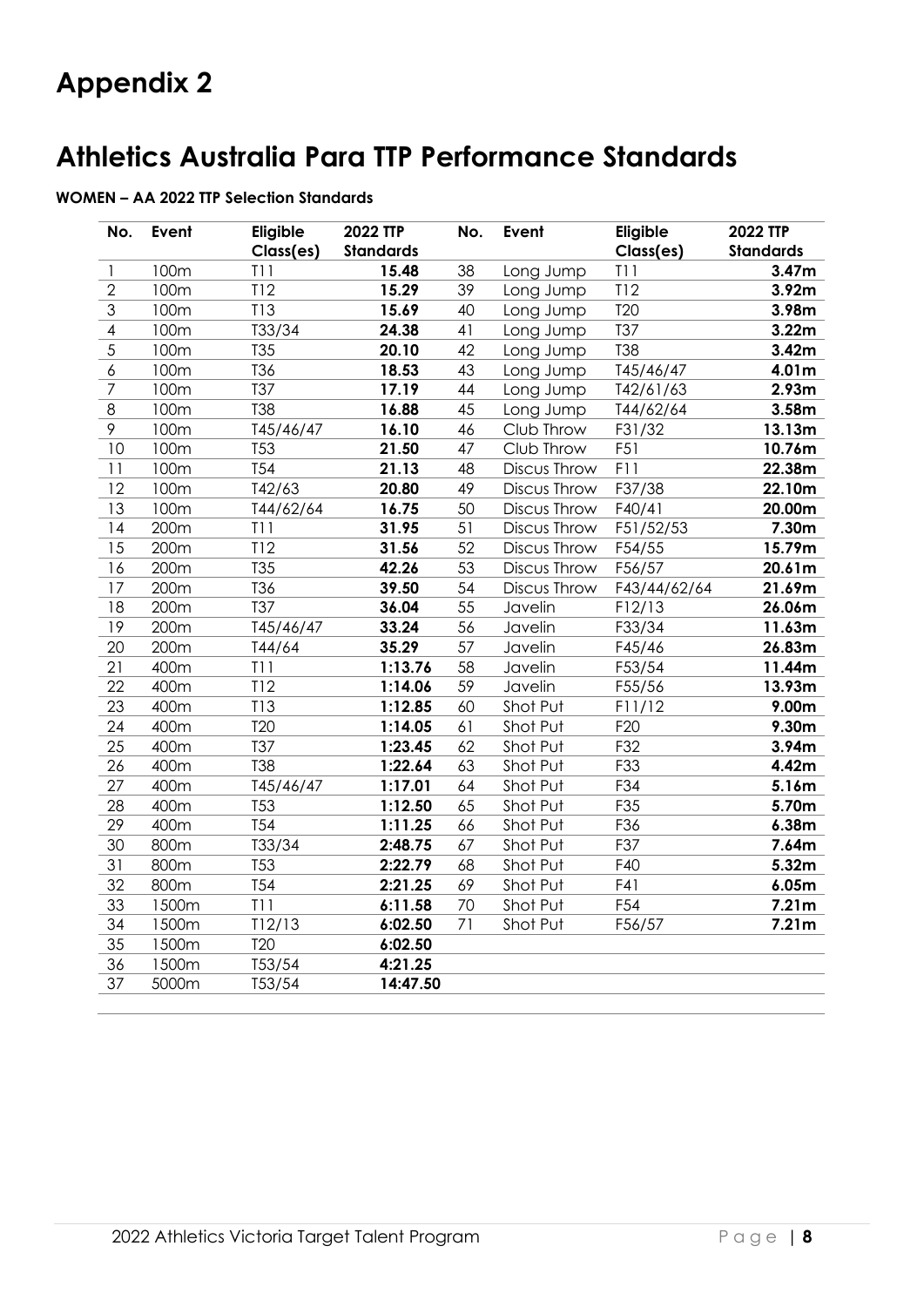#### **MEN – AA 2022 TTP Selection Standards**

| No.                      | Event | Eligible        | 2022 TTP         | No. | Event        | Eligible        | 2022 TTP           |  |  |
|--------------------------|-------|-----------------|------------------|-----|--------------|-----------------|--------------------|--|--|
|                          |       | Class(es)       | <b>Standards</b> |     |              | Class(es)       | <b>Standards</b>   |  |  |
| 1                        | 100m  | T11             | 14.28            | 47  | Long Jump    | T11             | 4.62m              |  |  |
| $\overline{2}$           | 100m  | <b>T12</b>      | 13.73            | 48  | Long Jump    | T12             | 5.18m              |  |  |
| $\overline{3}$           | 100m  | <b>T13</b>      | 13.91            | 49  | Long Jump    | <b>T13</b>      | 5.04m              |  |  |
| $\overline{\mathcal{A}}$ | 100m  | <b>T33</b>      | 25.01            | 50  | Long Jump    | T <sub>20</sub> | $\overline{5.12m}$ |  |  |
| $\overline{5}$           | 100m  | <b>T34</b>      | 20.00            | 51  | Long Jump    | T36             | 4.07m              |  |  |
| $\overline{6}$           | 100m  | <b>T35</b>      | 16.24            | 52  | Long Jump    | T37             | 4.37m              |  |  |
| $\overline{7}$           | 100m  | T36             | 15.36            | 53  | Long Jump    | <b>T38</b>      | 4.49m              |  |  |
| $\,8\,$                  | 100m  | <b>T37</b>      | 14.63            | 54  | Long Jump    | T45/46/47       | 5.18m              |  |  |
| 9                        | 100m  | <b>T38</b>      | 14.30            | 55  | Long Jump    | T42/61/63       | 4.19m              |  |  |
| 10                       | 100m  | T45/46/47       | 13.96            | 56  | Long Jump    | T44/62/64       | 4.91m              |  |  |
| 11                       | 100m  | T51             | 28.61            | 57  | High Jump    | T45/46/47       | 1.42m              |  |  |
| 12                       | 100m  | <b>T52</b>      | 22.24            | 58  | High Jump    | T42/63          | 1.32m              |  |  |
| 13                       | 100m  | <b>T53</b>      | 18.69            | 59  | High Jump    | T44/64          | 1.39m              |  |  |
| 14                       | 100m  | <b>T54</b>      | 18.00            | 60  | Club Throw   | F31/32          | 23.60m             |  |  |
| 15                       | 100m  | T42/63          | 15.76            | 61  | Club Throw   | F51             | 21.29m             |  |  |
| 16                       | 100m  | T44/62/64       | 14.25            | 62  | Discus Throw | F11             | 27.78m             |  |  |
| 17                       | 200m  | <b>T35</b>      | 34.48            | 63  | Discus Throw | F37             | 36.44m             |  |  |
| 18                       | 200m  | <b>T37</b>      | 29.43            | 64  | Discus Throw | F51/52          | 13.22m             |  |  |
| 19                       | 200m  | T51             | 53.88            | 65  | Discus Throw | F54/55/56       | 29.12m             |  |  |
| 20                       | 200m  | T61             | 31.75            | 66  | Discus Throw | F43/44/62/64    | 37.79m             |  |  |
| 21                       | 200m  | T44/64          | 29.05            | 67  | Javelin      | F12/13          | 43.61m             |  |  |
| 22                       | 400m  | T11             | 1:05.55          | 68  | Javelin      | F33/34          | 21.34m             |  |  |
| 23                       | 400m  | T12             | 1:02.50          | 69  | Javelin      | F38             | 34.98m             |  |  |
| 24                       | 400m  | <b>T13</b>      | 1:03.46          | 70  | Javelin      | F40/41          | 28.22m             |  |  |
| 25                       | 400m  | T <sub>20</sub> | 1:01.69          | 71  | Javelin      | F45/46          | 43.04m             |  |  |
| 26                       | 400m  | T36             | 1:11.53          | 72  | Javelin      | F53/54          | 20.08m             |  |  |
| 27                       | 400m  | <b>T37</b>      | 1:07.50          | 73  | Javelin      | F56/57          | 31.43m             |  |  |
| 28                       | 400m  | <b>T38</b>      | 1:06.44          | 74  | Javelin      | F42-44,61-64    | 40.11m             |  |  |
| 29                       | 400m  | T45/46/47       | 1:01.93          | 75  | Shot Put     | F11             | 10.74m             |  |  |
| 30                       | 400m  | T51/52          | 1:19.38          | 76  | Shot Put     | F12             | 11.04m             |  |  |
| 31                       | 400m  | <b>T53</b>      | 1:02.50          | 77  | Shot Put     | F <sub>20</sub> | 11.64m             |  |  |
| 32                       | 400m  | T <sub>54</sub> | 59.38            | 78  | Shot Put     | F32             | 6.95m              |  |  |
| 33                       | 400m  | T62             | 1:07.18          | 79  | Shot Put     | F33             | 7.43m              |  |  |
| 34                       | 800m  | T33/34          | 2:15.00          | 80  | Shot Put     | F34             | 8.16m              |  |  |
| 35                       | 800m  | <b>T53</b>      | 2:05.00          | 81  | Shot Put     | F35             | 10.15m             |  |  |
| 36                       | 800m  | T <sub>54</sub> | 2:00.00          | 82  | Shot Put     | F36             | 9.68m              |  |  |
| 37                       | 1500m | T11             | 5:18.88          | 83  | Shot Put     | F37             | 10.09m             |  |  |
| 38                       | 1500m | T12/13          | 4:56.25          | 84  | Shot Put     | F40             | 7.04m              |  |  |
| 39                       | 1500m | T <sub>20</sub> | 4:57.73          | 85  | Shot Put     | F41             | 8.43m              |  |  |
| 40                       | 1500m | T37/38          | 5:28.61          | 86  | Shot Put     | F45/46          | 11.03m             |  |  |
| 41                       | 1500m | T45/46          | 5:00.96          | 87  | Shot Put     | F <sub>53</sub> | 5.33m              |  |  |
| 42                       | 1500m | T51/52          | 4:51.85          | 88  | Shot Put     | F54/55          | 8.32m              |  |  |
| 43                       | 1500m | T53/54          | 3:47.50          | 89  | Shot Put     | F56/57          | 10.43m             |  |  |
| 44                       | 5000m | T11             | 19:53.51         | 90  | Shot Put     | F42/61/63       | 9.99m              |  |  |
| 45                       | 5000m | T12/13          | 18:45.00         |     |              |                 |                    |  |  |
| 46                       | 5000m | T53/54          | 13:00.00         |     |              |                 |                    |  |  |